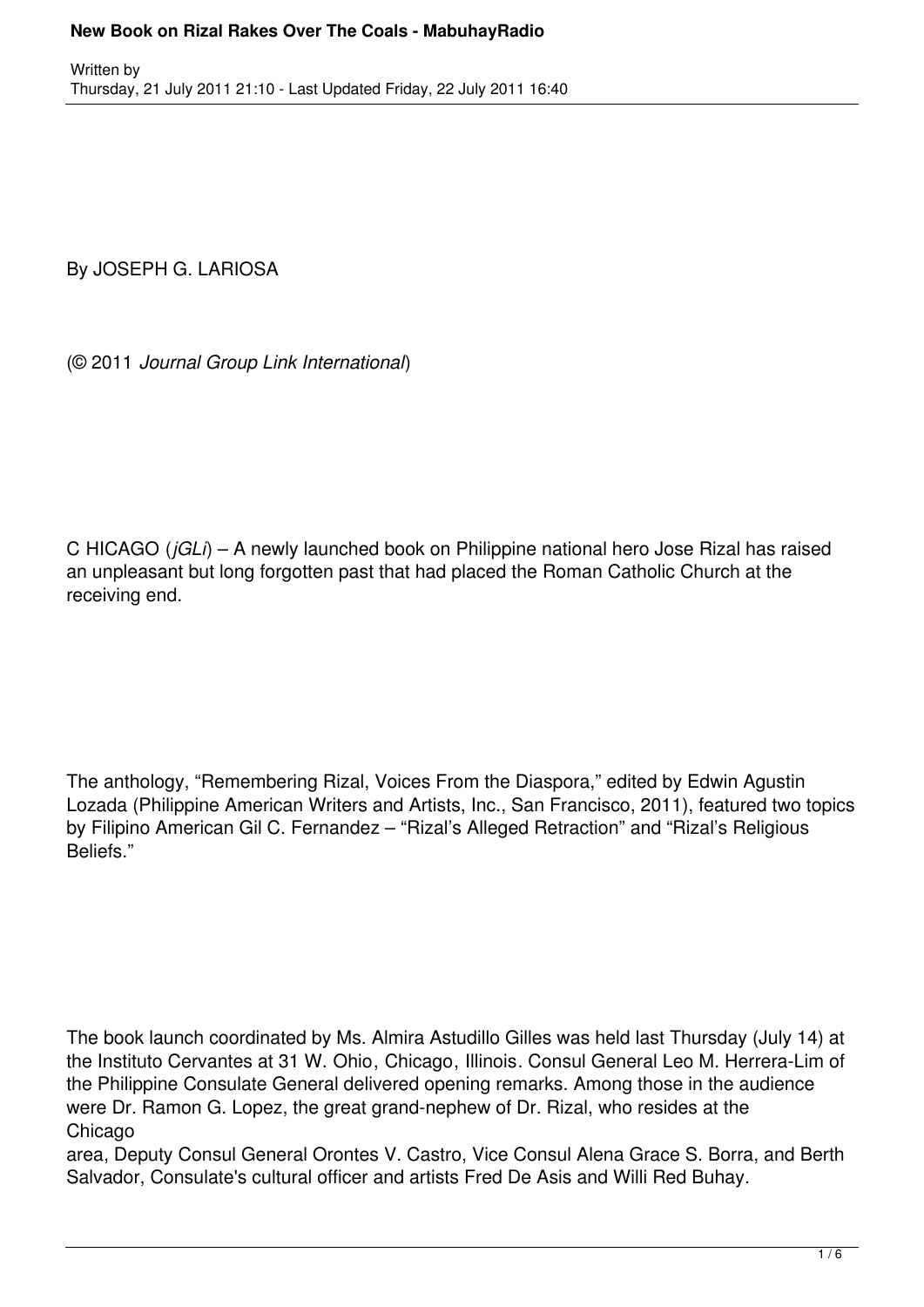The book was described as "everything: scholarly, journalistic and creative writing (essays, poetry, plays) and original artwork by adults and youth contributors from all over the world." Copies will be available later in Chicago through the Knights of Rizal and the University of the Philippines Alumni Association.

The retraction was an alleged document in Spanish purportedly signed by Dr. Rizal, rejecting Masonry ("I abominate Masonry) and a repudiation of "anything in my words, writings, publications, and conduct that has been contrary to my character as a son of the Catholic Church" together with the statement, "I believe and profess what it teaches and I submit to what it demands."

## **"THERE WAS NO DOCUMENT"**

"T he trouble with this document that was allegedly signed few hours before Rizal's execution," retired Civil Engineer and Filipino American Fernandez said, "there was no such document."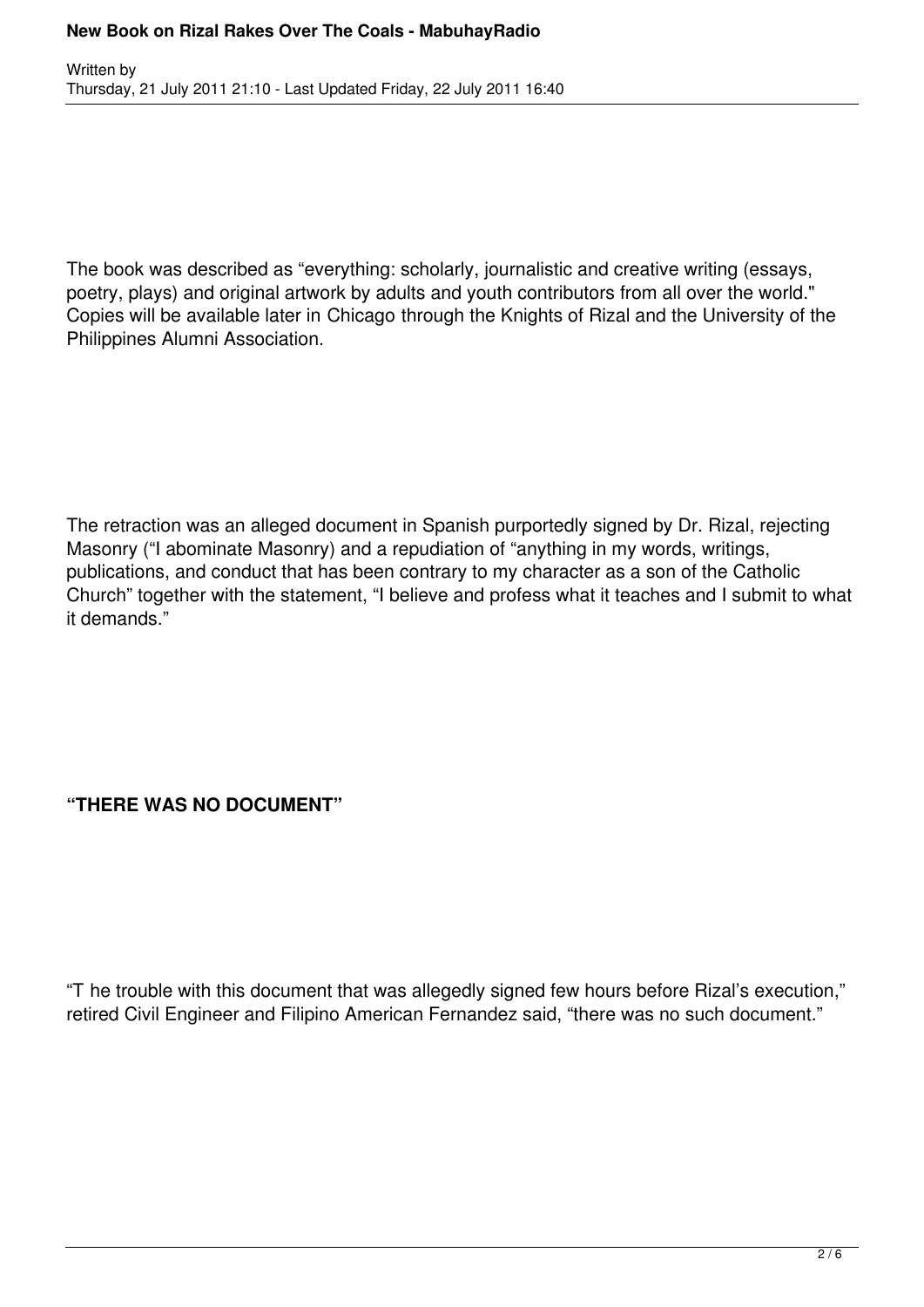### **New Book on Rizal Rakes Over The Coals - MabuhayRadio**

Written by Thursday, 21 July 2011 21:10 - Last Updated Friday, 22 July 2011 16:40

"Dr. Rizal had been imprisoned in Fort Bonifacio since Nov. 3, 1896. Why did the friars try to have Rizal retracted only on Dec. 29th around 11:30 p.m.

a few hours before his execution as narrated by Father (Vicente) Balaguer, (S. J.)?"

Mr. Fernandez quoted from his account in the 320-page book that was part of continuing series on the commemoration of Rizal's sesquicentennial this year that "(t)he text of the alleged retraction was published immediately in the newspapers in Manila after Rizal was killed, thus making it impossible for Rizal to deny or affirm the alleged retraction since a 'dead man tells no tale.'"

The alleged retraction was published in Diario de Manila, El Espanol, El Comercio, La Oceania Espanola and La Voz Espanola. The newspapers inserted the text of the alleged retraction but not the photograph of the alleged document "because at that time there was no document yet,--either forged or genuine."

The alleged retracted document would surface in 1935 or 39 years later purportedly discovered by Filipino priest Fr. Manuel A. Garcia at the Archbishop of Manila.

In 1958, Filipino historian Teodoro A. Agoncillo proposed that the recovered retracted document be submitted to the FBI (Federal Bureau of Investigation) of the United States for scientific analysis to determine the authenticity.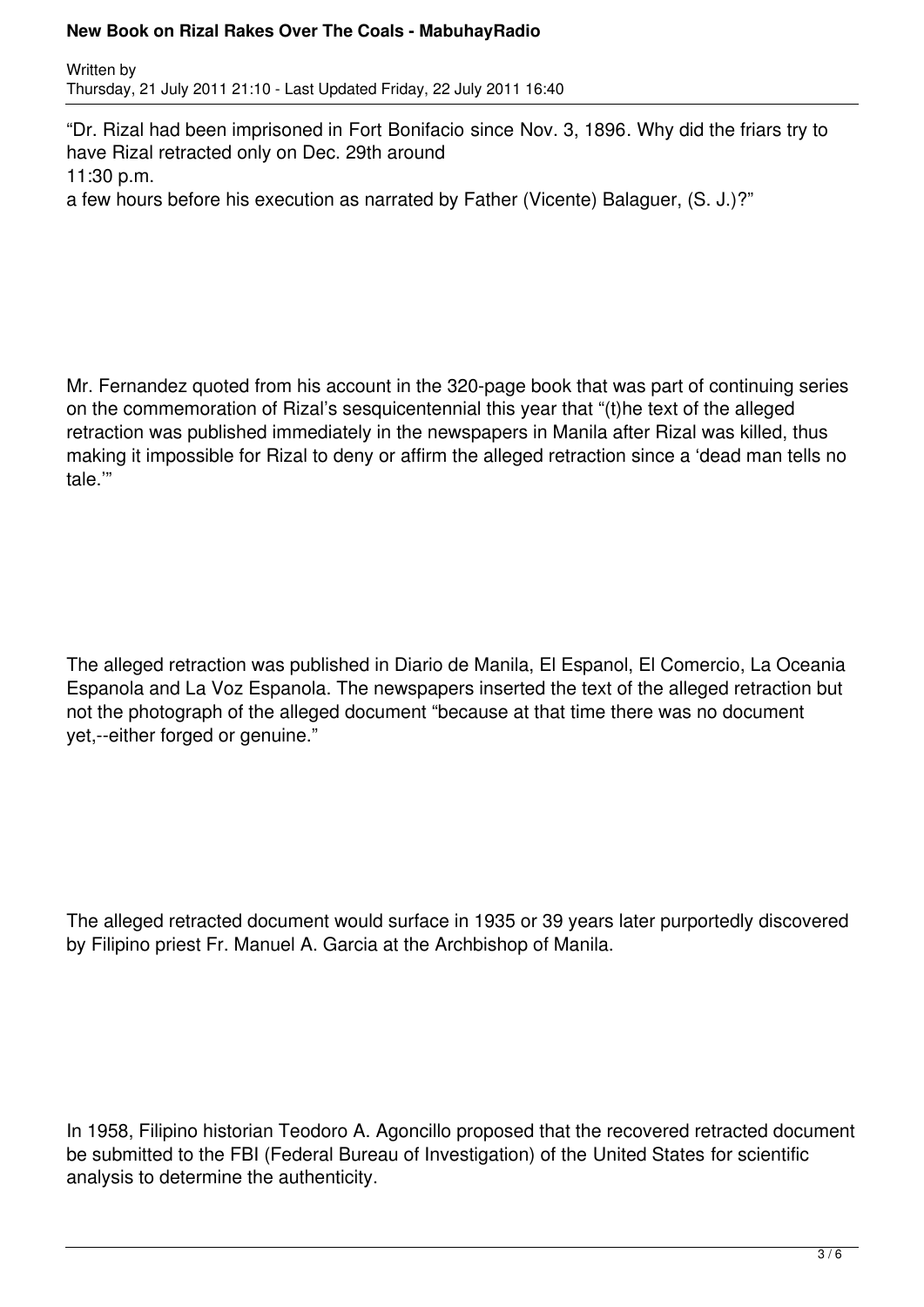# **CATHOLIC CHURCH CHALLENGED**

W hile Dr. Eugene A. Hessel, a professor on New Testament at Union Theological Seminary at Dasmarinas, Cavite in the Philippines, published a piece in the Silliman Journal in 1965, "Rizal's Retraction: A Note on the Debate," challenging the Catholic Church to have the handwritings of the recovered document authenticated by a "neutral, scientific analysis of a government bureau in some neutral country such as Switzerland or Sweden."

But there was no response from both proposals from the Roman Catholic Church.

Fernandez likened Rizal's alleged retraction to an inquisition by the Church to Galileo Galilei, who was ordered by the Church to be placed under house arrest for heresy. Galileo contradicted the view of the Church that the sun, not the earth, is the center of the planetary system.

In 2000, Pope John Paul, who was beatified last January, issued a formal apology to Galileo for the Church's mistake.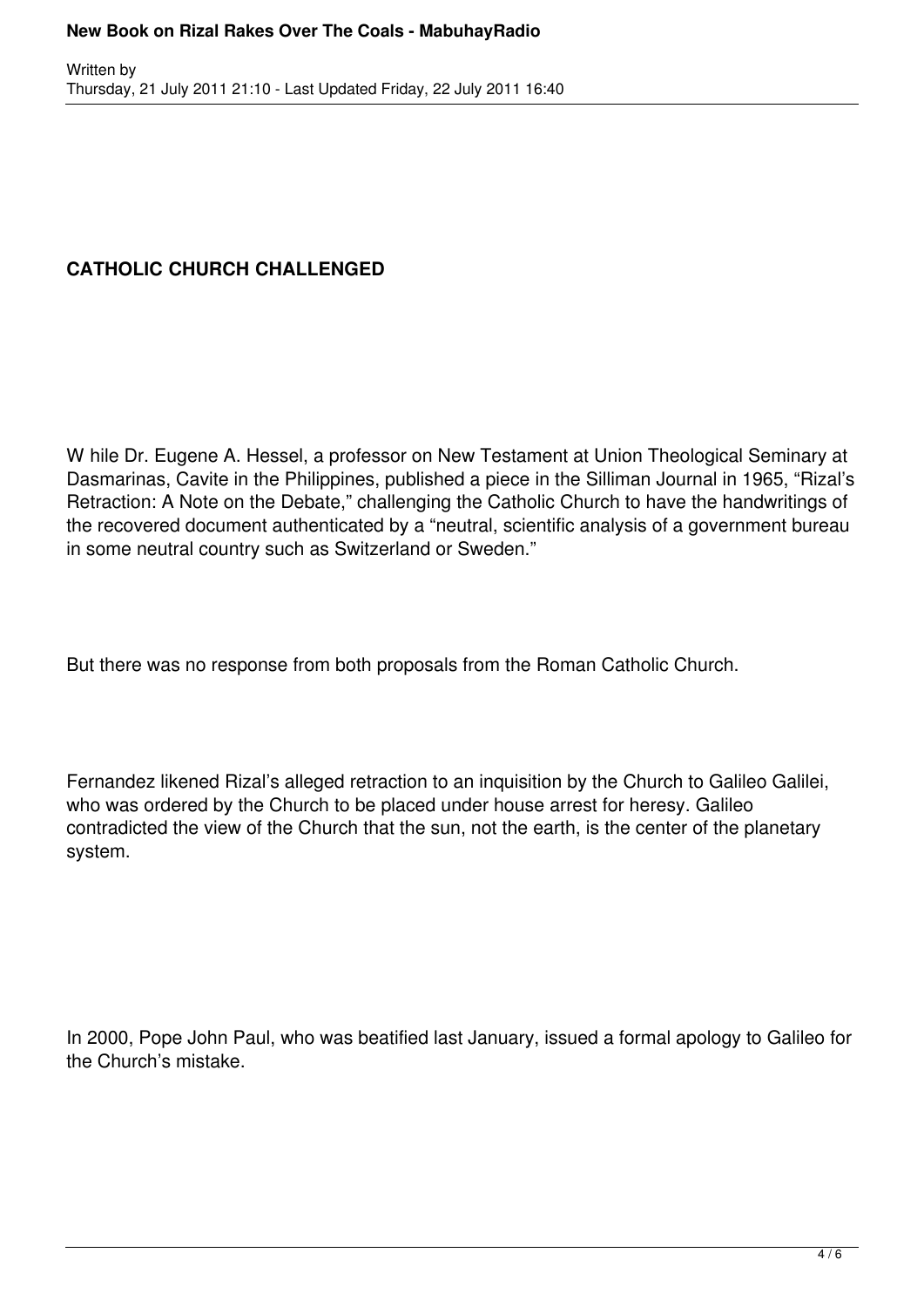### **New Book on Rizal Rakes Over The Coals - MabuhayRadio**

Written by Thursday, 21 July 2011 21:10 - Last Updated Friday, 22 July 2011 16:40

Fernandez believes Rizal did not sign the retraction document, saying that "Rizal believed that the will of God is different from that of the priest: that religiousness does not consist of long periods spent on your knees.

He added Rizal believed that miracles were created to fool the people (as Rizal wrote in the "Letter to the Women of Malolos").

Although Rizal believed in the existence of God, in his April 4, 1893 letter to Father Pastells, Rizal wrote that his "faith in God is blind," meaning Rizal was an agnostic "since an agnostic does not know."

### **CHURCH IS NOT INFALLIABLE**

F ernandez added that Rizal did not believe in the divinity of Jesus Christ when Christ was nailed to a cross as a man; Rizal did not intend to destroy the Catholic Church but desired its practices more consistent with the fundamental tenets of Christianity. Rizal rejected the Catholic Church claim of infallibility as later proven by Pope John Paul's apology to Galileo after almost 400 years since the heresy was committed;